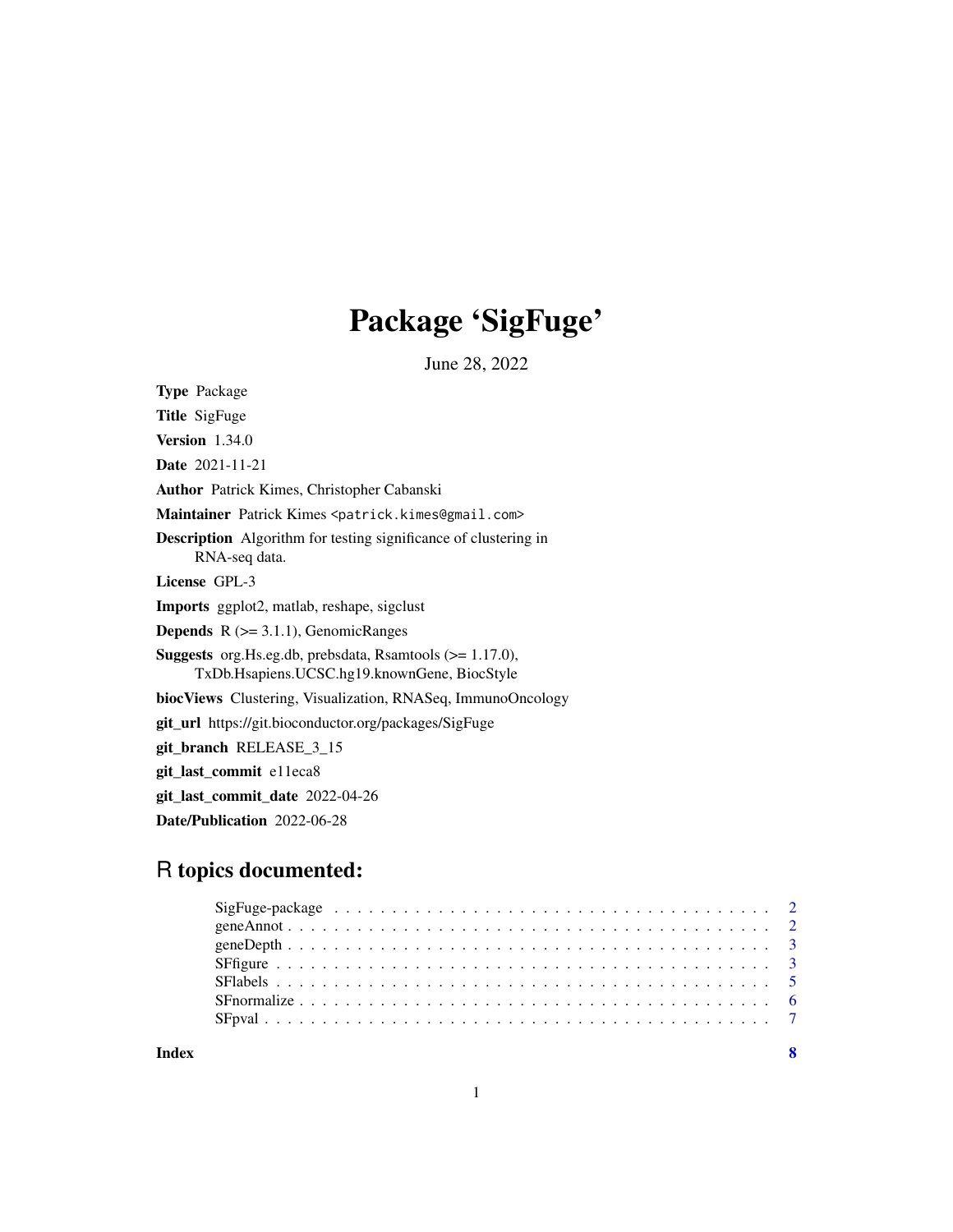<span id="page-1-0"></span>SigFuge-package *SigFuge*

#### Description

Tests significance of clustering in RNA-seq data.

#### Details

[SFpval](#page-6-1) computes a p-value for significance of clustering for RNA-seq data, and [SFfigure](#page-2-1) produces accompanying figures.

#### Author(s)

Patrick Kimes <pkimes@live.unc.edu>

geneAnnot *CDKN2A gene locus annotation*

#### Description

A dataset containing the annotations for the CDKN2A locus.

#### Usage

data(geneAnnot)

#### Format

A GRanges object

#### Source

The Cancer Genome Atlas Research Network. (2012) Comprehensive genomic characterization of squamous cell lung cancers. Nature 489: 519-525.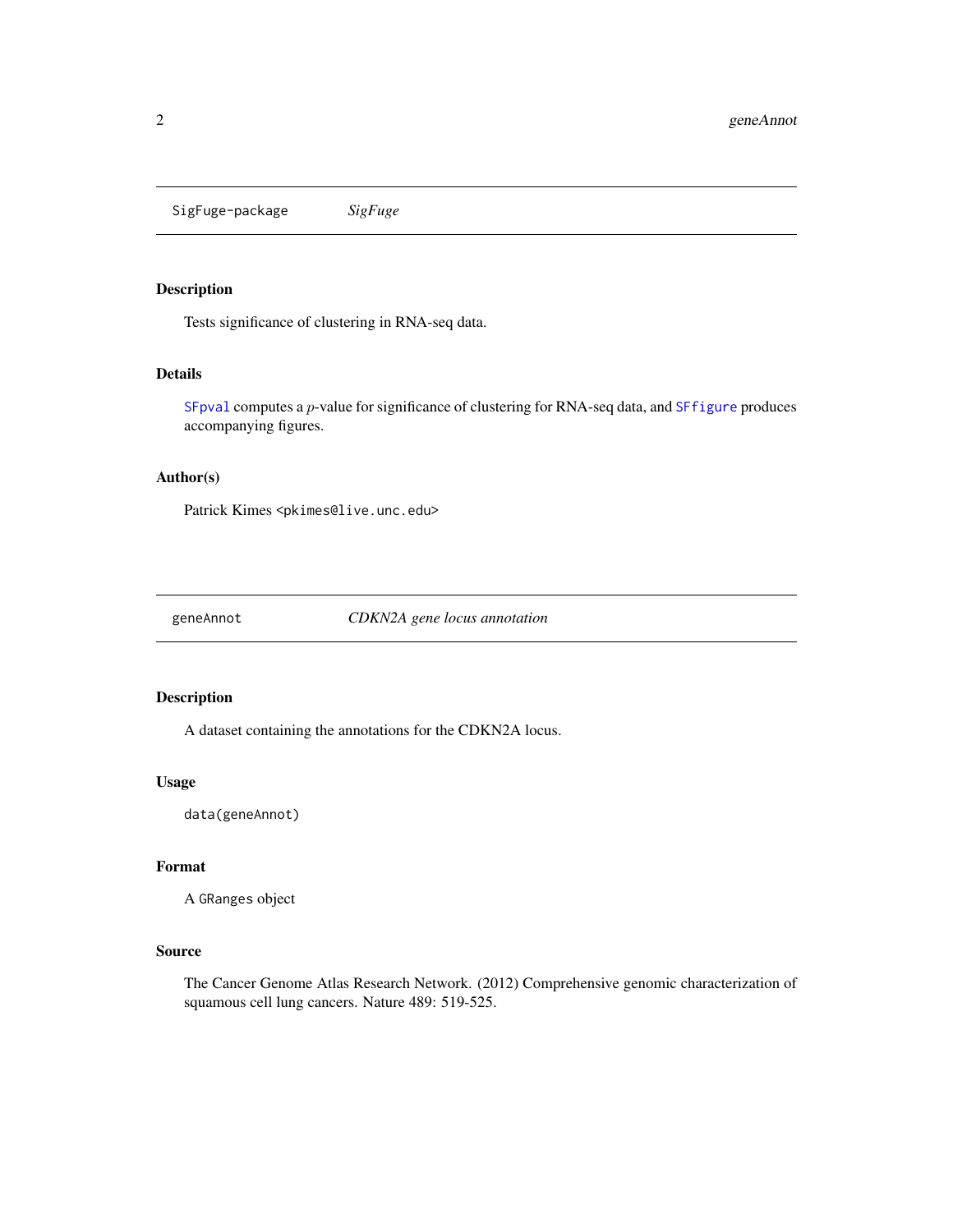<span id="page-2-0"></span>

#### Description

A dataset containing read depths for 179 lung squamous cell carcinoma samples across the CDKN2A locus.

#### Usage

data(geneDepth)

#### Format

 $A$  2078  $\times$  179 data. frame of read depth (coverage). Each column corresponds to a sample and each row to a base position along the CDKN2A locus. These RNA-Seq read counts are a subset from 179 lung squamous cell tumor samples sequenced as part of the Cancer Genome Atlas.

#### Source

The Cancer Genome Atlas Research Network. (2012) Comprehensive genomic characterization of squamous cell lung cancers. Nature 489: 519-525.

<span id="page-2-1"></span>SFfigure *Plot expression as curves*

#### Description

Function for producing various figures corresponding to the SigFuge functional data approach to studying RNA-seq data as expression curves along base positions. The primary input for the function is a read count matrix and GRanges. The default behavior is to identify clusters based on applying SFlabels to a normalized version of the data produced by SFnormalize. If specified, the function will compute a p-value for the significance of the labels by calling the SFpval function.

#### Usage

```
SFfigure(data, locusname, annot = c(), flip.fig = 1,
         label.exon = 1, print.n = 1, data.labels = 0,
         label.colors = c(), flag = 1, lplots = 2,
         log10 = 1, summary.type = "median",
         savestr = c(), titlestr = c(), pval = 1)
```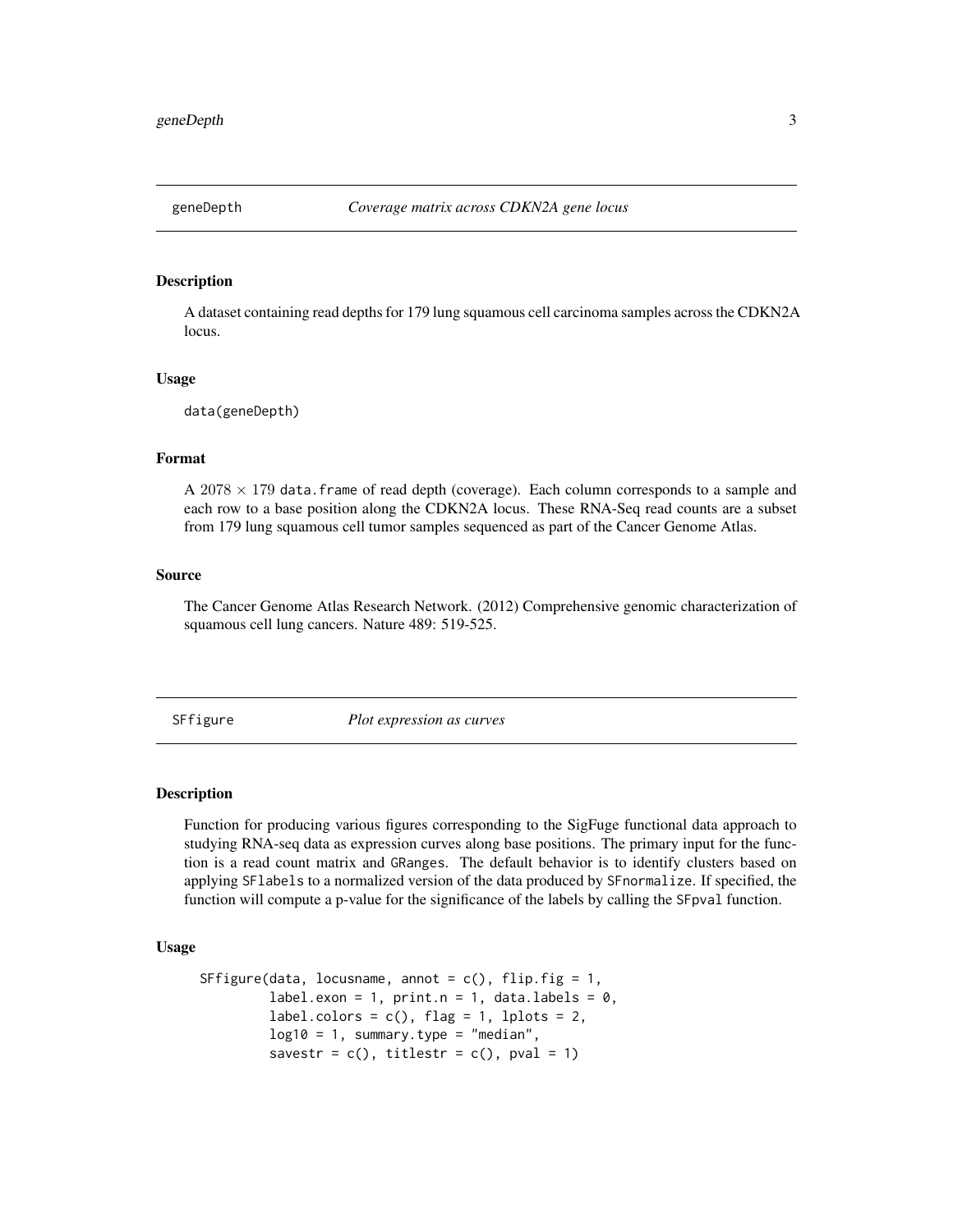#### Arguments

| data         | a $d \times n$ matrix or data. frame of read counts at d base positions for n samples.                                                                                                                                                                                                                                                                                                             |
|--------------|----------------------------------------------------------------------------------------------------------------------------------------------------------------------------------------------------------------------------------------------------------------------------------------------------------------------------------------------------------------------------------------------------|
| locusname    | a character string specifying gene or locus name to be used in figure title.                                                                                                                                                                                                                                                                                                                       |
| annot        | a GRanges object or data. frame including annotation information for locus,<br>including:                                                                                                                                                                                                                                                                                                          |
|              | • start start of contiguous genomic regions                                                                                                                                                                                                                                                                                                                                                        |
|              | • end end of contiguous genomic regions                                                                                                                                                                                                                                                                                                                                                            |
|              | • seqname chromosome name for genomic region                                                                                                                                                                                                                                                                                                                                                       |
|              | • strand strandedness of sequence                                                                                                                                                                                                                                                                                                                                                                  |
| flip.fig     | an indicator whether to flip the plotting direction of the locus if $strand == "-"$<br>when annotation information is provided.                                                                                                                                                                                                                                                                    |
| label.exon   | an indicator whether to print the exon boundaries to the figure.                                                                                                                                                                                                                                                                                                                                   |
| print.n      | an indicator whether to print cluster sizes.                                                                                                                                                                                                                                                                                                                                                       |
| data.labels  | a $n \times 1$ vector of class labels to use instead of calcuating SigFuge labels                                                                                                                                                                                                                                                                                                                  |
| label.colors | a $K \times 3$ matrix of RBG colors specifying cluster colors for K clusters. ggplot2<br>default colors are used if not specified. If using SigFuge default labels, $K = 3$<br>even if no low expression samples are flagged.                                                                                                                                                                      |
| flag         | a $n \times 1$ logical vector of samples flagged as low expression. If flag == 1, default<br>low expression cutoffs are used. If $flag == 0$ , no samples are flagged as low<br>expression (equivalent to setting flag = $rep(0, n)$ ).                                                                                                                                                            |
| lplots       | a specification of which figures to output                                                                                                                                                                                                                                                                                                                                                         |
|              | • 1: curves in single panel, random colors                                                                                                                                                                                                                                                                                                                                                         |
|              | • 2: curves in single panel, colored by cluster                                                                                                                                                                                                                                                                                                                                                    |
|              | $\bullet$ 3: curves in $K$ panels, separated and colored by cluster                                                                                                                                                                                                                                                                                                                                |
|              | $\bullet$ 4: curves in $n$ panels, colored by cluster (single sample per panel)                                                                                                                                                                                                                                                                                                                    |
|              | • 5: cluster medians in single panel, colored by cluster                                                                                                                                                                                                                                                                                                                                           |
| log10        | an indicator whether the y-axis (read depth) should be log10 transformed. De-<br>fault is to plot on log-scale.                                                                                                                                                                                                                                                                                    |
| summary.type | a character string specifying which summary statistic should be used when plot-<br>ting clusters in lplots $== 2, 3$ , and 5. Options: "median" (default) or "mean".                                                                                                                                                                                                                               |
| savestr      | a string specifying the file name for resulting figures. Extensions can also be<br>specified in savestr. If no extension is specified figures will be saved as pdfs.<br>If length(lplots) > 1, figures will be saved as paste0(savestr, "_x") for x<br>in 1p1ots with the appropirate extension. If no savestr is specified, function<br>will return a list containing the created ggplot objects. |
| titlestr     | a string specifying figure title. If unspecified, default is titlestr=paste(locusname,"<br>locus, SigFuge analysis").                                                                                                                                                                                                                                                                              |
| pval         | an indicator whether the SF pval should be computed. If $pval == 1$ , the p-value<br>is added to the title, i.e. (titlestr=paste0(titlestr, $"$ , p-value = $"$ , p)).                                                                                                                                                                                                                             |
|              |                                                                                                                                                                                                                                                                                                                                                                                                    |

#### Value

SFfigure returns a figure that is saved to the current working directory if a savestr is specified. Else, a list containing the plots is returned.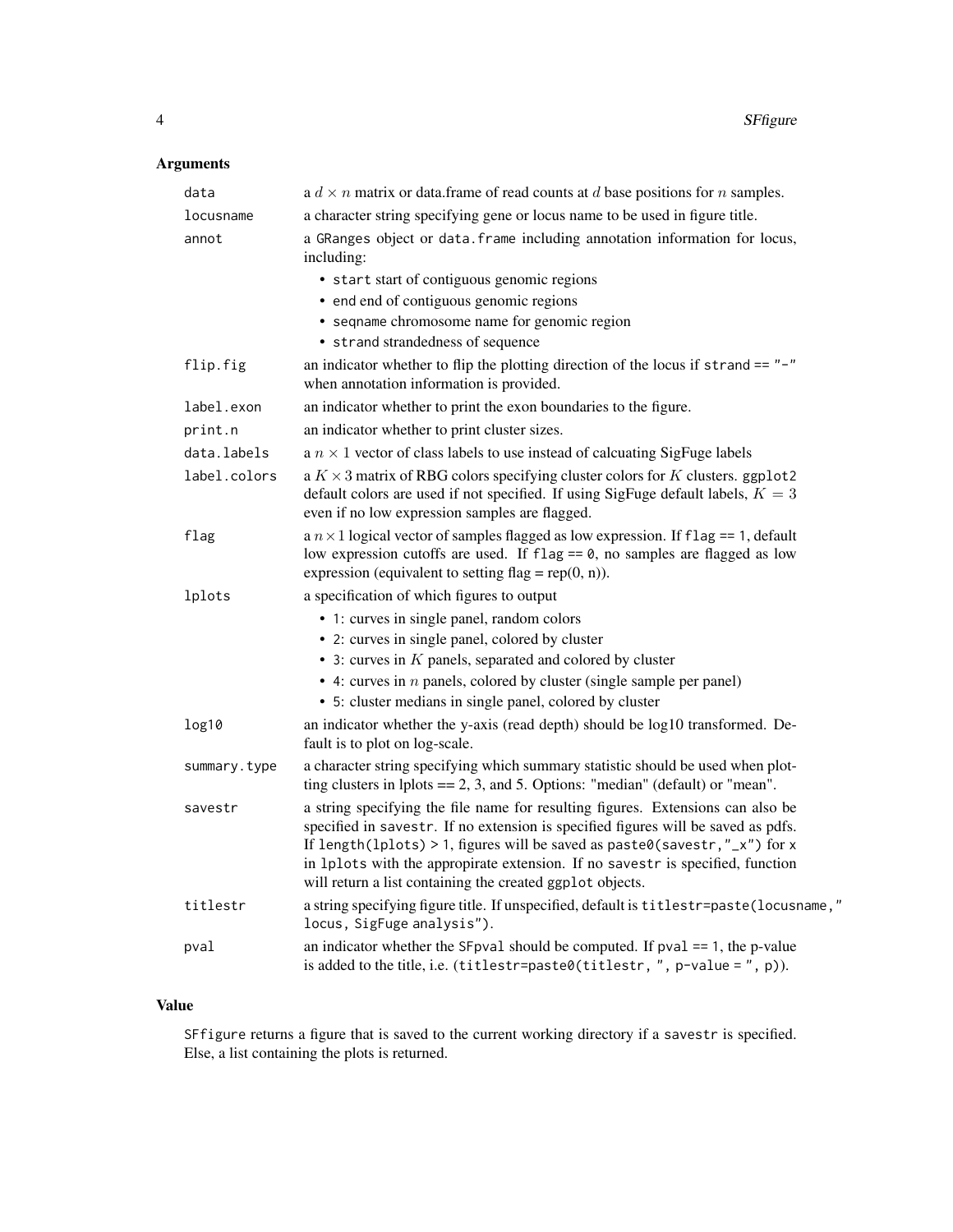#### <span id="page-4-0"></span>SFlabels 5

#### Author(s)

Patrick Kimes <pkimes@live.unc.edu>

#### Examples

```
# load data
data(geneAnnot)
data(geneDepth)
# only use first 50 samples
mdata <- geneDepth[,1:50]
# make plot
locusname <- "CDKN2A"
SFfigure(mdata, locusname, geneAnnot, flag=1,
lplots=3, savestr=paste0(locusname,".pdf"), titlestr="CDKN2A locus, LUSC samples",
pval=1)
mySFs <- SFfigure(mdata, locusname, geneAnnot, flag=1,
            lplots=1, savestr=c(), titlestr="CDKN2A locus, LUSC samples not saved",
            pval=0)
mySFs$plot1
```
<span id="page-4-1"></span>

SFlabels *Calculate SigFuge labels*

#### Description

Function for producing vector of SigFuge labels using 2-means clustering on non-low expression normalized data and combining with low expression flags. Typically, [SFlabels](#page-4-1) is used by passing output from [SFnormalize](#page-5-1).

#### Usage

SFlabels(normData)

#### Arguments

normData a list containing

- data.norm a  $d \times (n m)$  matrix of normalized read counts at d positions for  $(n - m)$  samples where *n* is the total number of samples and *m* is the number of low expression samples.
- flag a  $n \times 1$  logical vector of flagged samples with  $\sum$  flag = m.

#### Value

SFlabels returns a  $n \times 1$  vector of class labels.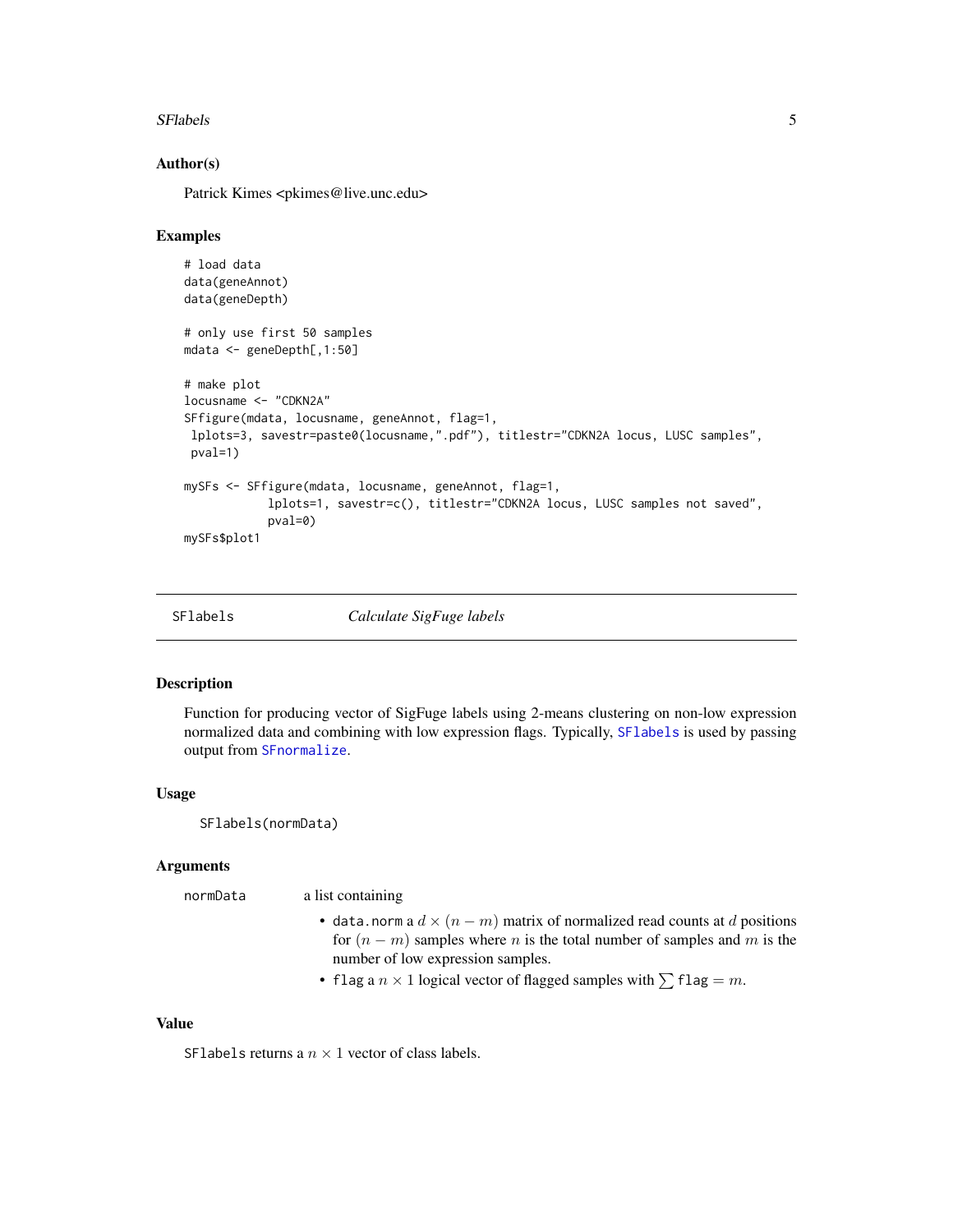#### Author(s)

Patrick Kimes <pkimes@live.unc.edu>

#### Examples

```
data(geneDepth)
normalizedData <- SFnormalize(geneDepth)
labels <- SFlabels(normalizedData)
```
<span id="page-5-1"></span>SFnormalize *SigFuge normalize read counts*

#### **Description**

Function for normalizing read count data as specified in the SigFuge method. The normalization procedure is applied prior to SigFuge clustering to remove the effect of sample-locus specific expression from the analysis. This allows the method to identify clusters based on expression patterns across the genomic locus. It is recommended to flag and remove low expression samples from the normalization and analysis since their shapes may be overwhelmed by noise. A threshold based method for identifying low expression samples is included in the function, but users may also specify their own flags for low expression samples.

#### Usage

SFnormalize(data, flag = 1)

#### Arguments

| data | a $d \times n$ matrix of read counts at d positions for n samples.                                                                                                              |
|------|---------------------------------------------------------------------------------------------------------------------------------------------------------------------------------|
| flag | a $n \times 1$ logical vector of samples flagged as low expression. If flag == 1, default<br>low expression cutoffs are used. If $f \log z = 0$ , no samples are flagged as low |
|      | expression (equivalent to setting flag = $\text{zeros}(n, 1)$ ).                                                                                                                |

#### Value

SFnormalize returns a list containing:

- data.norm a  $d \times (n m)$  matrix of normalized read counts where m is the number of low expression samples.
- flag a  $n \times 1$  logical vector of flagged samples.

#### Author(s)

Patrick Kimes <pkimes@live.unc.edu>

#### Examples

```
data(geneDepth)
depthnorm <- SFnormalize(geneDepth, flag = 1)
```
<span id="page-5-0"></span>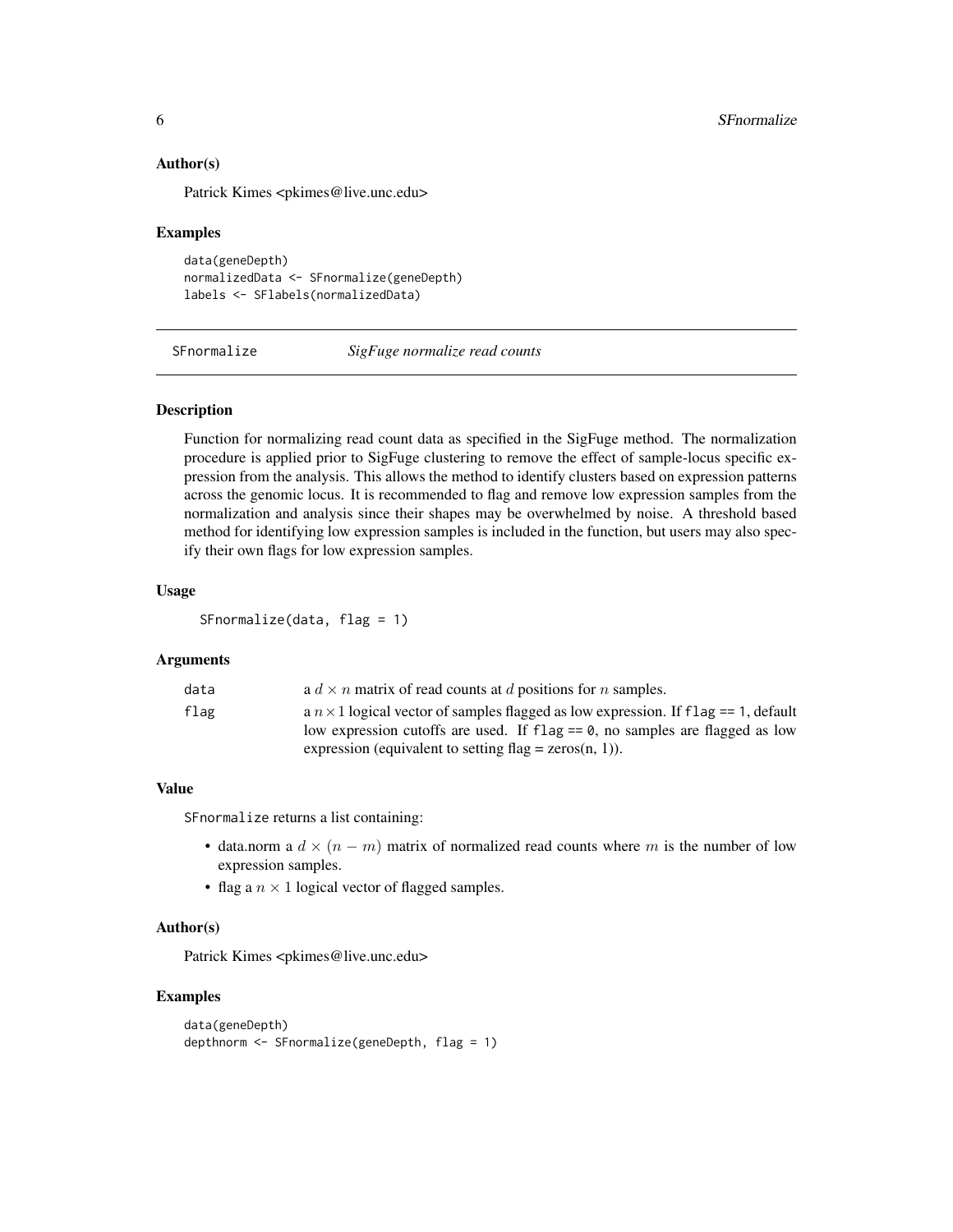#### <span id="page-6-1"></span><span id="page-6-0"></span>Description

Function for computing significance of clustering p-value. p-value is obtained from [sigclust](#page-0-0), a simulation based procedure for testing significance of clustering in high dimension low sample size (HDLSS) data.

The SigClust hypothesis test is given:

- H0: data generated from single Gaussian
- H1: data not generated from single Gaussian

#### Usage

```
SFpval(data, normalize = 1, flag = 1)
```
#### Arguments

| data      | a $d \times n$ matrix of read counts at d positions for n samples.                                                                                                                                                                                  |
|-----------|-----------------------------------------------------------------------------------------------------------------------------------------------------------------------------------------------------------------------------------------------------|
| normalize | a $n \times 1$ logical vector of flagged samples.                                                                                                                                                                                                   |
| flag      | a $n \times 1$ logical vector of samples flagged as low expression. If flag == 1, default<br>low expression cutoffs are applied to data. If $flag = 0$ , no samples are flagged<br>as low expression (equivalent to setting $flag = zeros(n, 1)$ ). |

#### Value

SFpval returns an object of class [sigclust-class](#page-0-0). Avaliable slots are described in detail in the [sigclust](#page-0-0) package. Primarily, we make use of @pvalnorm.

#### Author(s)

Patrick Kimes <pkimes@live.unc.edu>

#### Examples

```
data(geneDepth)
SFout \leq SFpval(geneDepth, normalize = 1, flag = 1)
SFout@pvalnorm
```